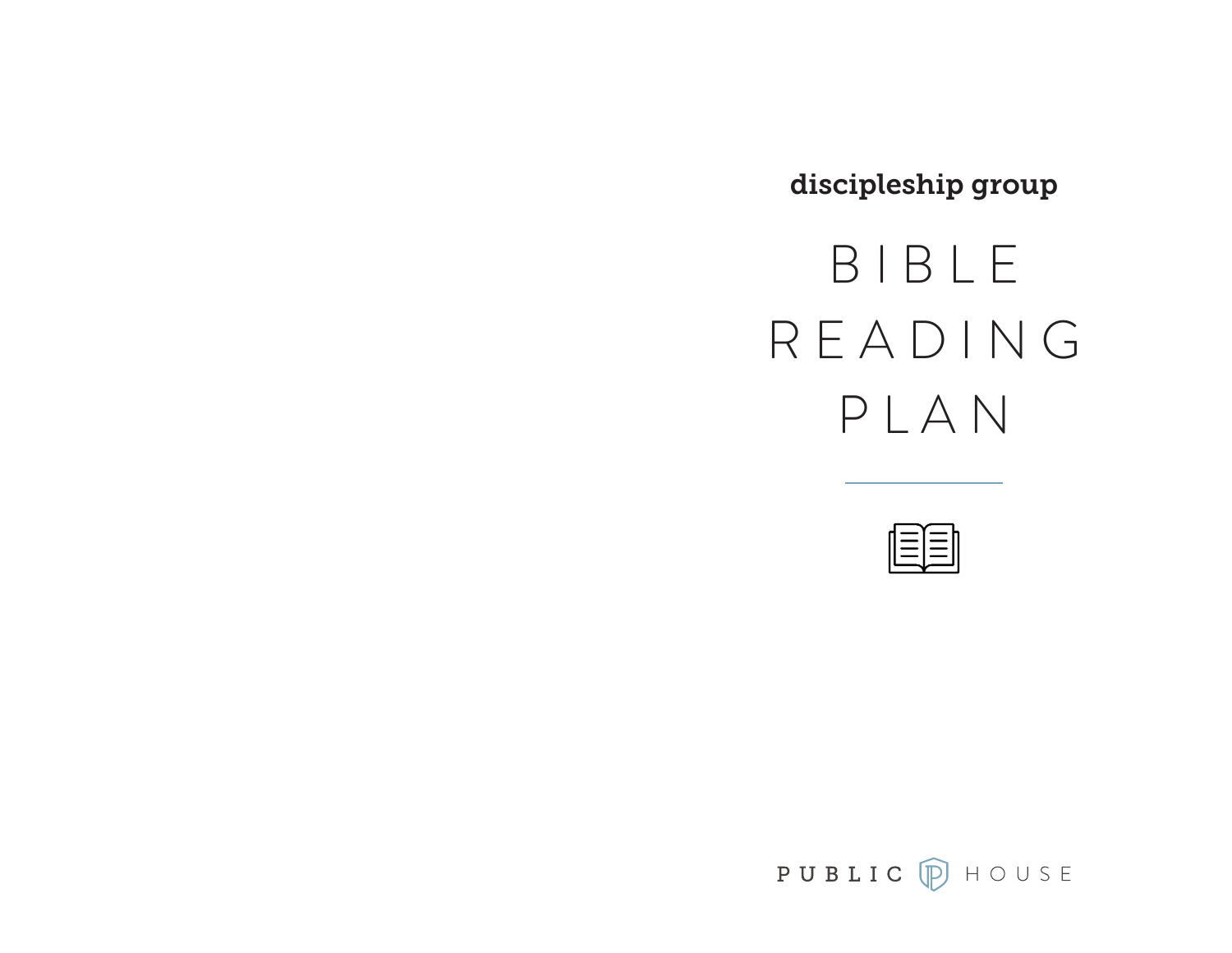## discipleship group agenda

#### **BIBLE READING**

- 1. How many days did you read the bible this week?
- 2. How did you hear God speak this week? Share a journal entry.
- 3. Did you have any questions from your reading?

#### **ACCOUNTABILITY**

- 1. In what areas are you experiencing victory over sin?
- 2. What known sins have you committed since our last meeting?
- 3. What temptations have you encountered and how were you delivered?
- 4. What have you thought, said, or done, and wondered if it was sin?
- 5. How has the Holy Spirit been testing and growing you this week?
- 6. Have you been angry, fearful, or anxious this week? Why?
- 7. How have you battled sexual temptation or struggled with intimacy and how are you preparing to deal with it?
- 8. Do you need to reconcile with anyone?
- 9. Who can you show greater love to in the week to come? How will you do it?
- 10. Are there any other questions you would like to have asked each week?

#### **PRAYER FOR THE LOST**

- 1. Who were you able to connect with or serve outside of the church this week?
- 2. Who are you praying would surrender their life to Christ?
- 3. Who is someone you could potentially disciple in the future?

#### *Close in prayer for the lost and one another.*

#### **STEP 1:** *PAUSE*

Spend a few moments in prayer, asking the Holy Spirit to guide and direct your reading of the Bible. Read with an open heart and listen for any words of directions, encouragement, or correction.

#### **STEP 2:** *READ*

Go over the reading plan and read the chapters of the Bible listed for that day. While you read, underline or highlight any words, phrases or verses that you sense God is speaking to you about.

#### **STEP 3:** *WRITE*

Turn to a fresh page in your journal, write the date, then go through the four-step process of journaling to reflect your thoughts.

- *First,* write out the verse or passage of scripture that the Holy Spirit has shown you for that day. Include the reference.
- *Second,* look at the surrounding context of the verse you selected and write down any observations. Try to explain the passage in your own words.
- *Third,* ask how this verse might apply to your life. What is God calling you to do or to remember as a result? What is your next step and how can you be obedient?
- *Fourth,* write out a closing prayer. Use this final section to speak back to God a request or commitment.

#### **STEP 4:** *REVIEW*

When you finish your journal entry, review the accountability questions from the Discipleship Group Agenda.

#### **STEP 5:** *PRAY*

Conclude your time by praying for what you have written and for anyone who needs to surrender to God.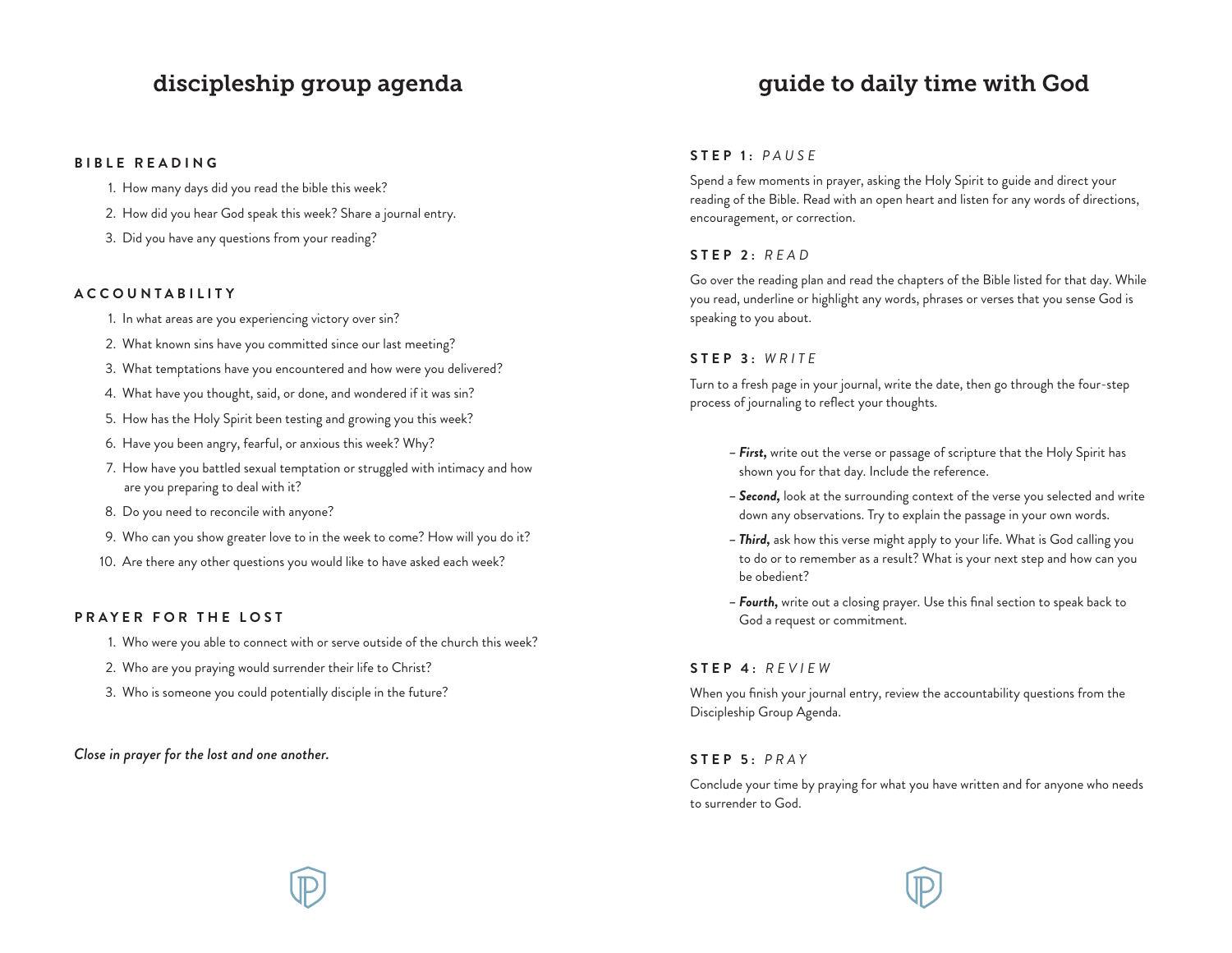# sample journal entry

#### **WRITE OUT THE SCRIPTURE PASSAGE**

*But you will receive power when the Holy Spirit comes on you and you will be my witnesses in Jerusalem, and in all Judea and Samaria, and to the ends of the earth. (Acts 1:8)*

#### **MAKE OBSERVATIONS**

*Jesus is speaking to His apostles in this verse and telling them that it is the Holy Spirit who will empower them. He will help them become better witnesses. There are three distinct places He is asking His followers to go.*

#### **APPLY TO YOUR LIFE**

*I need to be a better witness. I do a pretty good job sharing my faith with my immediate family and neighbors, but it's harder for me to be a witness for Jesus at work and with my extended family. I need to pray for the Holy Spirit to make me a better witness.*

#### **WRITE OUT A PRAYER**

*Dear Jesus, empower me with boldness today! I want to be a better witness for you. Give me an opportunity to share my faith today with those around me. Amen.*

## january

| 1              | □      | LUKE<br>$\overline{1}$  |
|----------------|--------|-------------------------|
| 2              | $\Box$ | LUKE<br>$\overline{2}$  |
|                | □      | $\overline{1}$          |
| 3              |        | LUKE 3; PS              |
| 4              | □      | LUKE 4                  |
| 5              | □      | LUKE 5; PS 2            |
| 6              | $\Box$ | LUKE<br>6               |
| $\overline{7}$ | $\Box$ | LUKE<br>7               |
| 8              | □      | LUKE<br>8               |
| 9              | $\Box$ | LUKE<br>9               |
| 10             | □      | LUKE 10                 |
| 11             | □      | LUKE 11                 |
|                |        |                         |
| 12             | □      | LUKE 12                 |
| 13             | $\Box$ | LUKE 13; PS 3           |
| 14             | □      | LUKE 14; PS 4           |
| 15             | $\Box$ | LUKE 15; PS<br>5        |
| 16             | □      | LUKE 16; PS<br>6        |
| 17             | $\Box$ | LUKE 17; PS 7           |
| 18             | □      | LUKE 18                 |
| 19             | □      | LUKE 19                 |
|                | $\Box$ |                         |
| 20             |        | LUKE 20                 |
| 21             | $\Box$ | LUKE 21; PS 8           |
| 22             | $\Box$ | LUKE 22                 |
| 23             | □      | LUKE 23                 |
| 24             | □      | LUKE 24                 |
| 25             | ப      | ACTS 1; PS 9            |
| 26             | □.     | ACTS <sub>2</sub>       |
| 27             | $\Box$ | ACTS 3; PS 10           |
| 28             | $\Box$ | ACTS 4; PS<br>11        |
|                |        |                         |
| 29             | □      | ACTS<br>- 5             |
| 30             | □      | ACTS 6; PS 12           |
| 31             | □      | REVIEW                  |
|                |        |                         |
| february       |        |                         |
| 1              |        | $\Box$ ACTS 7; PS 13    |
| 2              |        | ACTS<br>- 8             |
| 3              |        | ACTS<br>- 9             |
| 4              |        | $\Box$ ACTS 10          |
| 5              |        | ACTS 11; PS 14          |
| 6              |        | 12;<br>P S<br>15        |
|                | ⊓      | ACTS                    |
| 7              | П      | ACTS<br>13              |
| 8              | □      | ACTS<br>14: PS 16       |
| 9              | □      | ACTS<br>15              |
| 10             | $\Box$ | ACTS<br>16              |
| 11             | $\Box$ | ACTS<br>17; PS 17       |
| 12             | □      | ACTS 18; PS 18:1-19     |
| 13             | $\Box$ | ACTS<br>19; PS 18:20-50 |
|                |        |                         |

**14**

ACTS 20; PS 19

**15** ACTS 21 **16** ACTS 22; PS 20 **17** ACTS 23; PS 21 **18** ACTS 24; PS 22:1-18 ACTS 25; PS 22:19-31 **19**  $\Box$ ACTS 26; PS 23 **20**  $\Box$ 21  $\Box$ ACTS 27; PS 24 **22** ACTS 28; PS 25 **23** GAL 1; PS 26 **24**  $\Box$ GAL 2; PS 27 **25** GAL 3; PS 28 **26** GAL 4; PS 29 GAL 5; PS 30 **27 28** REVIEW REVIEW **29**

### march

| 1  | П      | GAL 6; PS 31                          |
|----|--------|---------------------------------------|
| 2  | □      | 1 COR 1; PS 32                        |
| 3  | П      | COR 2: PS 33<br>1                     |
| 4  | □      | COR 3; PS 34<br>1                     |
| 5  | П      | COR 4; PS 35<br>1                     |
| 6  | □      | COR 5; PS 36<br>1                     |
| 7  | П      | COR 6; PS 37:1-22<br>1                |
| 8  | □      | COR 7<br>1                            |
| 9  | П      | COR 8; PS 37:23-40<br>1               |
| 10 | П      | COR 9; PS 38<br>$\mathbf{1}$          |
| 11 | П      | COR 10; PS 39<br>$\mathbf{1}$         |
| 12 | □      | COR 11; PS 40<br>$\mathbf{1}$         |
| 13 | □      | COR 12; PS 41<br>1                    |
| 14 | □      | COR 13; PS 42<br>1                    |
| 15 | П      | COR 14<br>1                           |
| 16 | П      | $COR$ 15<br>1                         |
| 17 | □      | COR 16; PS 43<br>1                    |
| 18 | □      | 2 COR 1: PS 44                        |
| 19 | п      | COR 2; PS 45<br>$\overline{c}$        |
| 20 | □      | $\overline{c}$<br>COR 3: PS 46        |
| 21 | □      | COR 4; PS 47<br>2                     |
| 22 | □      | $\overline{c}$<br>COR 5; PS 48        |
| 23 | □      | $\overline{c}$<br>COR 6: PS 49        |
| 24 | □      | $COR$ $7; PS$<br>$\overline{c}$<br>50 |
| 25 | □      | 2<br>COR 8; PS 51                     |
| 26 | П      | COR 9; PS 52<br>$\overline{2}$        |
| 27 | $\Box$ | 2 COR 10; PS 53                       |
| 28 | П      | COR 11; PS 54<br>2                    |
| 29 | □      | $\overline{2}$<br>COR 12; PS 55       |
| 30 | П      | 2 COR 13                              |
| 31 | □      | REVIEW                                |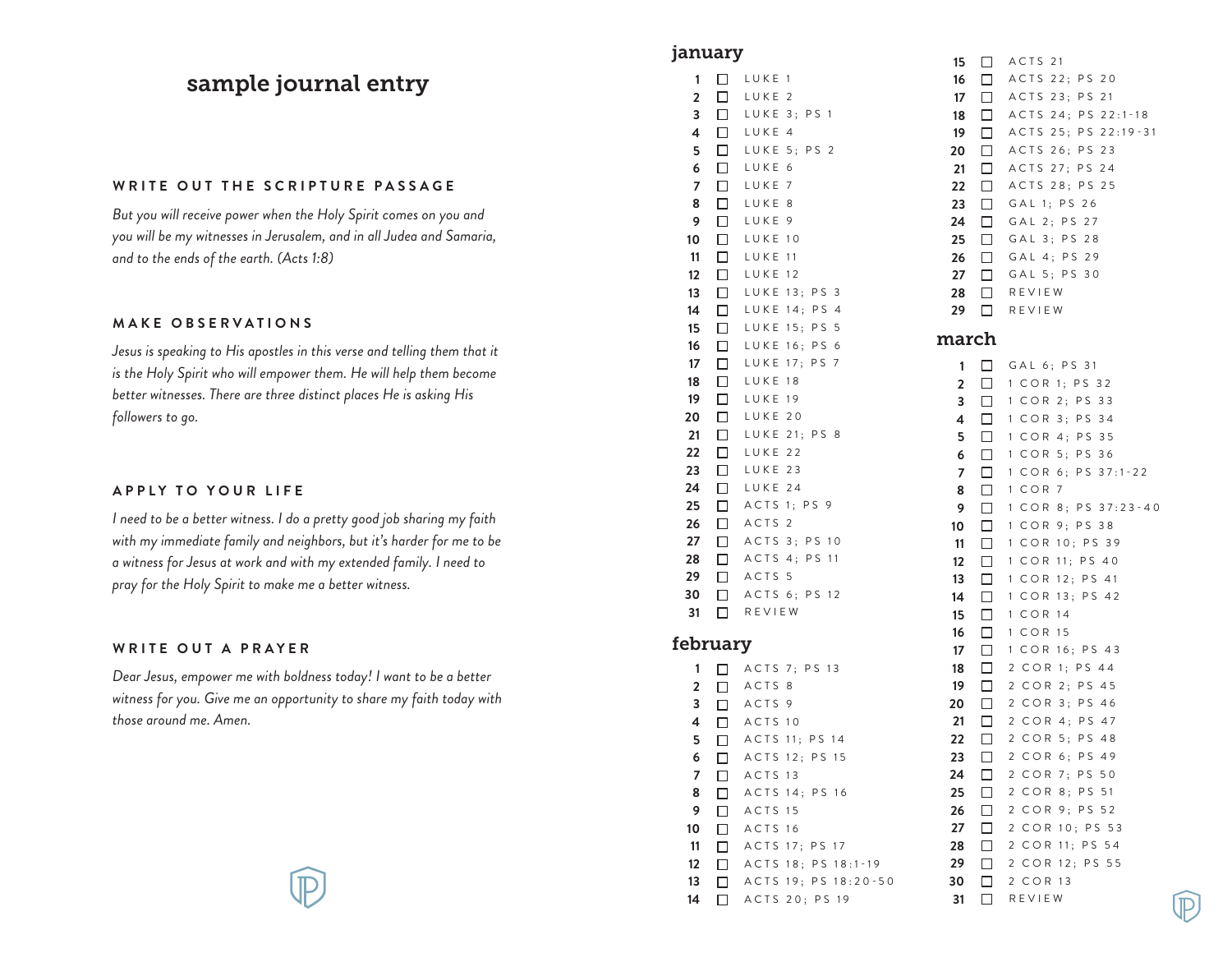#### april

**10**

**12 13 14**

**11** EPH 1; PS 86

EPH 2; PS 87 EPH 3; PS 88 EPH 4; PS 89:1–18

**15** EPH 5; PS 89:19–35

ROMANS 16; PS 85

| apın           |    |                        | 16             | □      |
|----------------|----|------------------------|----------------|--------|
| 1              | П  | <b>MARK 1; PS 56</b>   | 17             | □      |
| $\overline{2}$ | □  | MARK 2; PS 57          | 18             | □      |
| 3              | п  | MARK 3; PS 58          | 19             | п      |
| 4              | П  | $MARK$ 4-5             | 20             | □      |
| 5              | □  | MARK 6; PS 59          | 21             | □      |
| 6              | П  | <b>MARK 7; PS 60</b>   | 22             | П      |
| 7              | П  | MARK 8; PS 61          | 23             | □      |
| 8              | П  | MARK 9                 | 24             | □      |
| 9              | п  | MARK 10; PS 62         | 25             | □      |
| 10             | п  | MARK 11; PS 63         | 26             | □      |
| 11             | п  | MARK 12                | 27             | П      |
| 12             | □  | MARK 13; PS 64         | 28             | □      |
| 13             | П  | MARK 14; PS 65         | 29             | ◻      |
| 14             | П  | <b>MARK 15</b>         | 30             | □      |
| 15             | п  | MARK 16; PS 66         | 31             | □      |
| 16             | ΙI | 1 THESS 1; PS 67       |                |        |
| 17             | П  | 1 THESS 2; PS 68:1-18  | septen         |        |
| 18             | П  | 1 THESS 3; PS 68:19-35 | 1              | □      |
| 19             | П  | 1 THESS 4; PS 69:1-16  | $\overline{2}$ | □      |
| 20             | П  | 1 THESS 5: PS 69:17-36 | 3              | П      |
| 21             | П  | 2 THESS 1; PS 70       | 4              | □      |
| 22             | □  | 2 THESS 2; PS 71       | 5              | □      |
| 23             | П  | 2 THESS 3; PS 72       | 6              | □      |
| 24             | П  | ROMANS 1; PS 73:1-15   | $\overline{7}$ | п      |
| 25             | П  | ROMANS 2; PS 73:16-28  | 8              | □      |
| 26             | П  | ROMANS 3; PS 74        | 9              | п      |
| 27             | П  | ROMANS 4; PS<br>75     | 10             | □      |
| 28             | п  | ROMANS 5: PS<br>76     | 11             | п      |
| 29             | П  | ROMANS 6; PS 77        | 12             | □      |
| 30             | □  | REVIEW                 | 13             | □      |
| may            |    |                        | 14             | п      |
|                |    |                        | 15             | П      |
| 1              | П  | ROMANS 7; PS 78:1-20   | 16             | □      |
| $\overline{2}$ | п  | ROMANS 8; PS 78:21-55  | 17             | П      |
| 3              | П  | ROMANS 9; PS 78:56-72  | 18             | □      |
| 4              | П  | ROMANS 10; PS 79       | 19             | П      |
| 5              | п  | ROMANS 11; PS 80       | 20             | □      |
| 6              | П  | ROMANS 12: PS<br>81    | 21             | $\Box$ |
| 7              | □  | ROMANS 13; PS<br>82    | 22             | П      |
| 8              | п  | ROMANS 14; PS 83       | 23             | □      |
| 9              | П  | ROMANS 15: PS<br>84    | 24             | □      |

| 16<br>17<br>18<br>19<br>20<br>21<br>22<br>23<br>24<br>25<br>26<br>27<br>28<br>29<br>30<br>31 | П<br>□<br>□<br>□<br>П<br>□<br>□<br>□<br>⊔<br>П<br>П<br>□<br>□<br>П<br>□<br>◻ | EPH 6; PS 89:36-52<br>PHIL 1; PS<br>90<br>2: PS<br>PHIL<br>91<br>PHIL 3; PS 92<br>PHIL 4; PS 93<br>COL 1; PS 94<br>COL 2; PS 95<br>COL 3; PS 96<br>COL 4; PS 97<br>TIM 1; PS 98<br>1<br>TIM<br>2:<br>P S<br>99<br>1<br>TIM<br>3:<br>P S<br>1<br>100<br>TIM 4; PS<br>1<br>101<br>$TIM$ 5;<br>1<br>P S<br>102<br>TIM 6; PS 103<br>1<br>REVIEW |
|----------------------------------------------------------------------------------------------|------------------------------------------------------------------------------|---------------------------------------------------------------------------------------------------------------------------------------------------------------------------------------------------------------------------------------------------------------------------------------------------------------------------------------------|
| september                                                                                    |                                                                              |                                                                                                                                                                                                                                                                                                                                             |
| 1                                                                                            | □                                                                            | MATT 1; PS 104:1-18                                                                                                                                                                                                                                                                                                                         |
| $\overline{2}$                                                                               | П                                                                            | MATT 2; PS 104:19-35                                                                                                                                                                                                                                                                                                                        |
| з                                                                                            | П                                                                            | MATT 3; PS 105:1-22                                                                                                                                                                                                                                                                                                                         |
| 4                                                                                            | п                                                                            | MATT 4; PS 105:23-45                                                                                                                                                                                                                                                                                                                        |
| 5                                                                                            | П                                                                            | MATT <sub>5</sub>                                                                                                                                                                                                                                                                                                                           |
| 6                                                                                            | п                                                                            | MATT 6; PS 106:1-12                                                                                                                                                                                                                                                                                                                         |
| 7                                                                                            | ⊔                                                                            | MATT 7; PS 106:13-48                                                                                                                                                                                                                                                                                                                        |
| 8                                                                                            | □                                                                            | MATT 8;<br>P S<br>$107:1 - 22$                                                                                                                                                                                                                                                                                                              |
| 9                                                                                            | $\Box$                                                                       | MATT 9; PS 107:23-43                                                                                                                                                                                                                                                                                                                        |
| 10                                                                                           | □                                                                            | MATT<br>10                                                                                                                                                                                                                                                                                                                                  |
| 11                                                                                           | □                                                                            | 11; PS 108<br>MATT                                                                                                                                                                                                                                                                                                                          |
| 12                                                                                           | □                                                                            | 12<br>MATT                                                                                                                                                                                                                                                                                                                                  |
| 13                                                                                           | П                                                                            | MATT<br>13                                                                                                                                                                                                                                                                                                                                  |
| 14                                                                                           | П                                                                            | MATT 14; PS 109:1-20                                                                                                                                                                                                                                                                                                                        |
| 15                                                                                           | П                                                                            | MATT 15; PS 109:21-31                                                                                                                                                                                                                                                                                                                       |
| 16                                                                                           | П<br>П                                                                       | MATT 16;<br>P S<br>110<br>MATT 17; PS<br>111                                                                                                                                                                                                                                                                                                |
| 17<br>18                                                                                     | $\Box$                                                                       | MATT 18;<br>P S<br>112                                                                                                                                                                                                                                                                                                                      |
| 19                                                                                           | ⊓                                                                            | P S<br>MATT 19;<br>113                                                                                                                                                                                                                                                                                                                      |
| 20                                                                                           | П                                                                            | MATT<br>20; PS 114                                                                                                                                                                                                                                                                                                                          |
| 21                                                                                           | □                                                                            | MATT<br>21                                                                                                                                                                                                                                                                                                                                  |
| 22                                                                                           | ப                                                                            | MATT<br>22                                                                                                                                                                                                                                                                                                                                  |
| 23                                                                                           |                                                                              | MATT<br>23; PS 115                                                                                                                                                                                                                                                                                                                          |
| 24                                                                                           | П                                                                            | MATT<br>24                                                                                                                                                                                                                                                                                                                                  |
| 25                                                                                           | п                                                                            | MATT<br>25                                                                                                                                                                                                                                                                                                                                  |
| 26                                                                                           | п                                                                            | MATT<br>26                                                                                                                                                                                                                                                                                                                                  |
| 27                                                                                           |                                                                              | MATT 27                                                                                                                                                                                                                                                                                                                                     |
| 28                                                                                           |                                                                              | MATT 28; PS 116                                                                                                                                                                                                                                                                                                                             |
| 29                                                                                           | П                                                                            | 2 TIM 1; PS 117                                                                                                                                                                                                                                                                                                                             |

**30** REVIEW

october

|                | <b>CLONGT</b> |                                      |
|----------------|---------------|--------------------------------------|
| 1              | □             | 2 TIM 2; PS 118                      |
| $\overline{2}$ | П             | 2<br>$TIM$ 3; PS 119:1-24            |
| 3              | □             | 2 TIM 4; PS 119:25-56                |
| 4              | П             | TITUS 1; PS 119:57-80                |
| 5              | П             | TITUS<br>2; PS 119:81-104            |
| 6              | $\Box$        | TITUS 3; PS 119:105-136              |
| $\overline{7}$ | ப             | PHILE; PS 119:137-160                |
| 8              | П             | HEB 1; PS 119:161-176                |
| 9              | П             | HEB 2; PS 120                        |
| 10             | ⊓             | HEB 3: PS 121                        |
| 11             | П             | HEB 4; PS 122                        |
| 12             | П             | HEB 5; PS 123                        |
| 13             | П             | HEB 6; PS 124                        |
| 14             | П             | HEB 7; PS 125                        |
| 15             | $\Box$        | HEB 8; PS 126                        |
| 16             | l 1           | HEB 9; PS 127                        |
| 17             | П             | HEB 10; PS 128                       |
| 18             | П             | <b>HEB 11</b>                        |
| 19             | П             | HEB 12; PS 129                       |
| 20             | □             | HEB 13; PS 130                       |
| 21             | П             | JAMES 1; PS 131                      |
| 22             | □             | JAMES 2; PS 132                      |
| 23             | П             | JAMES<br>PS 133<br>3:                |
| 24             | l 1           | JAMES 4: PS<br>134                   |
| 25             | П             | JAMES 5; PS 135                      |
| 26             | П             | 1 PETER 1; PS 136                    |
| 27             | П             | 1 PETER 2; PS 137                    |
| 28             | П             | PETER 3: PS 138<br>1                 |
| 29             | П             | PETER 4; PS 139<br>1                 |
| 30             | $\Box$        | PETER 5; PS 140<br>1                 |
| 31             | П             | REVIEW                               |
| november       |               |                                      |
| 1              |               | 2 PETER 1; PS 141                    |
| 2              | ⊣<br>I        | $\overline{2}$<br>PETER<br>2: PS 142 |

**3** 3 PETER 3; PS 143

**5** JOHN 2; PS 144 **6** JOHN 3; PS 145

**4** JOHN 1

 JOHN 13; PS 146 JOHN 14; PS 147 JOHN 15; PS 148 JOHN 16; PS 149 JOHN 17; PS 150 **21** JOHN 18 **22** JOHN 19 JOHN 20; PROV 1 JOHN 21; PROV 2 1 JOHN 1; PROV 3 1 JOHN 2; PROV 4 1 JOHN 3; PROV 5 1 JOHN 4; PROV 6 1 JOHN 5; PROV 7 **30** REVIEW

## december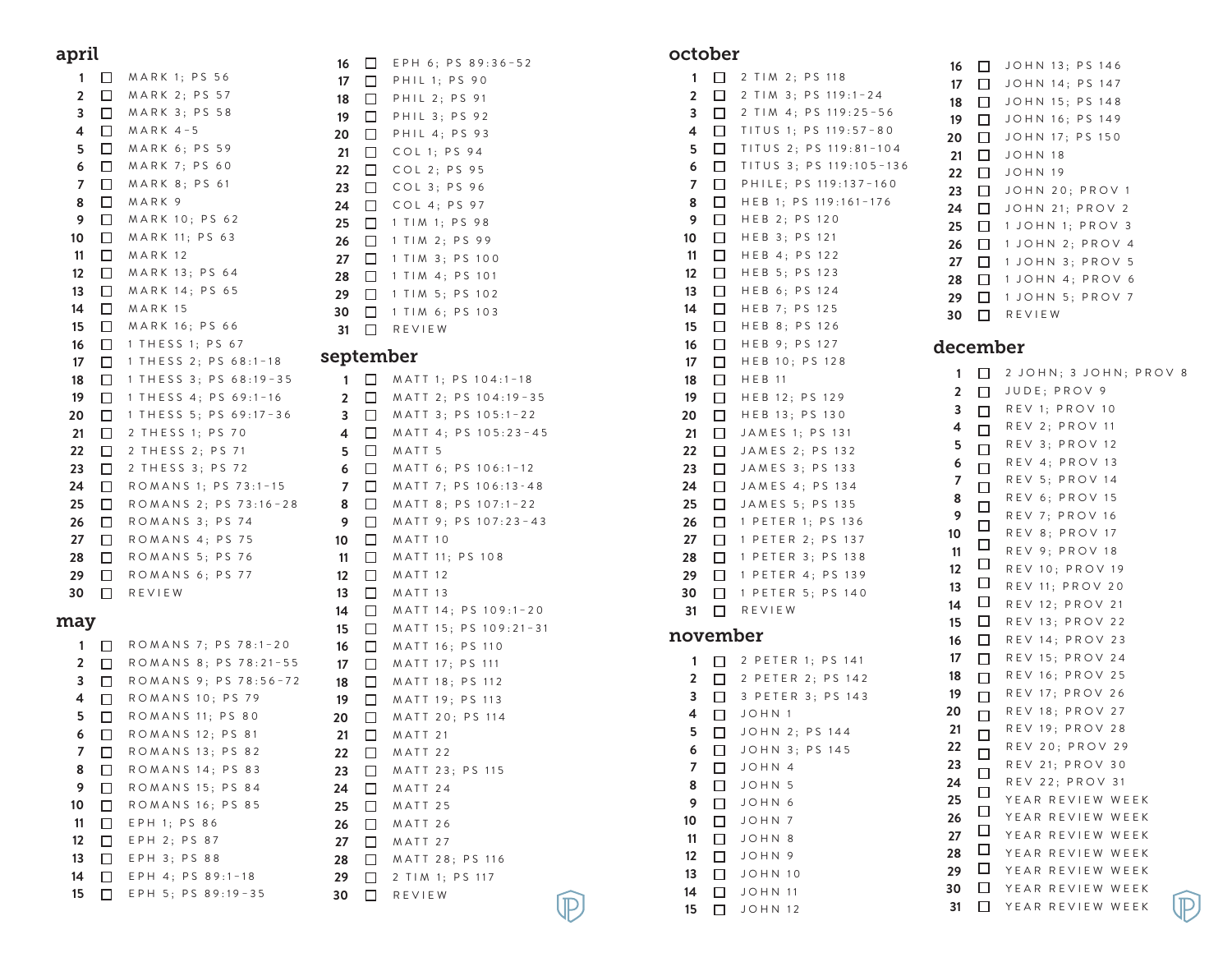# old testament option one: THE LAW

## june

| ,                       |        |                 |                         |        |                          |
|-------------------------|--------|-----------------|-------------------------|--------|--------------------------|
| $\mathbf{1}$            | $\Box$ | $GENESIS$ 1-2   | 17                      | $\Box$ | $EXODUS 33-34$           |
| $\overline{\mathbf{2}}$ | □      | $GENESIS$ 3-4   | 18                      | $\Box$ | $EXODUS 35-36$           |
| 3                       | □      | $GENESIS 5-6$   | 19                      | □      | EXODUS 37-38             |
| 4                       | □      | $GENESIS 7-8$   | 20                      | □      | $EXODUS 39 - 40$         |
| 5                       | □      | GENESIS 9-10    | 21                      | □      | LEVITICUS 1-3            |
| 6                       | □      | GENESIS 11-12   | 22                      | □      | LEVITICUS 4-6            |
| 7                       | □      | GENESIS 13-14   | 23                      | □      | LEVITICUS 7-9            |
| 8                       | □      | GENESIS 15-16   | 24                      | □      | LEVITICUS 10-1           |
| 9                       | □      | GENESIS 17-18   | 25                      | $\Box$ | LEVITICUS 13-1           |
| 10                      | □      | GENESIS 19-20   | 26                      | □      | LEVITICUS 16-1           |
| 11                      | □      | GENESIS 21-23   | 27                      | □      | LEVITICUS 18-1           |
| 12                      | □      | GENESIS 24      | 28                      | □      | LEVITICUS 20-3           |
| 13                      | □      | GENESIS 25-26   | 29                      | □.     | LEVITICUS 22-2           |
| 14                      | □      | GENESIS 27      | 30                      |        | $\Box$ LEVITICUS 24      |
| 15                      | □      | GENESIS 28-29   | 31                      | □      | REVIEW                   |
| 16                      | □      | GENESIS 30      |                         |        |                          |
| 17                      | □      | GENESIS 31      | august                  |        |                          |
| 18                      | □      | GENESIS 32-33   | 1                       | $\Box$ | LEVITICUS 25-3           |
| 19                      | □      | $GENESIS$ 34-35 | $\overline{\mathbf{2}}$ | $\Box$ | LEVITICUS 27             |
| 20                      | □      | GENESIS 36-37   | 3                       | $\Box$ | $N$ U M B E R S $1 - 2$  |
| 21                      | □      | GENESIS 38      | 4                       | □      | NUMBERS 3-4              |
| 22                      | □      | GENESIS 39      | 5                       | □      | NUMBERS 5-6              |
| 23                      | □      | GENESIS 40-41   | 6                       | □      | NUMBERS 7-8              |
| 24                      | □      | GENESIS 42      | 7                       | □      | NUMBERS 9-10             |
| 25                      | □      | GENESIS 43-44   | 8                       | □      | NUMBERS 11-12            |
| 26                      | □      | GENESIS 45-46   | 9                       | □      | NUMBERS 13-14            |
| 27                      | $\Box$ | $GENESIS$ 47-48 | 10                      | □      | NUMBERS 15-16            |
| 28                      | 0      | GENESIS 49      | 11                      | □      | NUMBERS 17-18            |
| 29                      | $\Box$ | GENESIS 50      | 12                      | □      | $N$ U M B E R S $19 - 2$ |
| 30                      | □      | REVIEW          | 13                      | □      | NUMBERS 21-2             |
|                         |        |                 | 14                      | □      | NUMBERS 23-2             |
| july                    |        |                 | 15                      | □      | NUMBERS 25-2             |
| 1                       | ⊔      | $EXODUS 1-2$    | 16                      | □      | NUMBERS 27-2             |
| 2                       | $\Box$ | EXODUS 3-4      | 17                      | □      | NUMBERS 29-3             |
| 3                       | □      | $EXODUS 5-6$    | 18                      | □      | NUMBERS 31-3             |
| 4                       | □      | $EXODUS 7-8$    | 19                      | □      | NUMBERS 33-3             |
| 5                       | □      | $EXODUS 9-10$   | 20                      | □      | NUMBERS 35-3             |
| 6                       | □      | $EXODUS$ 11-12  | 21                      | □      | $DEUT 1-3$               |
| 7                       | □      | EXODUS 13-14    | 22                      | □      | $D E U T 4 - 6$          |
| 8                       | ⊔      | EXODUS 15-16    | 23                      | ⊔      | $D E U T 7 - 9$          |
| 9                       | П      | EXODUS 17-18    | 24                      | □      | DEUT 10-12               |
| 10                      | □      | EXODUS 19-20    | 25                      | П      | DEUT 13-15               |
| 11                      | □      | EXODUS 21-22    | 26                      | □      | DEUT 16-18               |
| 12                      | □      | EXODUS 23-24    | 27                      | □      | DEUT 19-21               |
| 13                      | □      | EXODUS 25-26    | 28                      | □      | DEUT 22-25               |
| 14                      | □      | EXODUS 27-28    | 29                      | П      | DEUT 26-28               |
| 15                      | □      | EXODUS 29-30    | 30                      | □      | DEUT 29-31               |
| 16                      | □      | EXODUS 31-32    | 31                      | □      | DEUT 32-34               |

| 8<br>9<br>C<br>1<br>2<br>3<br>4<br>5<br>6<br>7<br>8<br>9<br>C | $\Box$<br>ப<br>□<br>$\Box$<br>$\Box$<br>$\Box$<br>$\Box$<br>$\Box$<br>□<br>□<br>$\Box$<br>$\Box$<br>$\Box$ | EXODUS 35-36<br>EXODUS 37-38<br>EXODUS 39-40<br>LEVITICUS 1-3<br>LEVITICUS<br>$4 - 6$<br>LEVITICUS<br>$7 - 9$<br>LEVITICUS 10-12<br>LEVITICUS 13-15<br>LEVITICUS 16-17<br>LEVITICUS 18-19<br>LEVITICUS 20-21<br>LEVITICUS 22-23<br>LEVITICUS 24 |
|---------------------------------------------------------------|------------------------------------------------------------------------------------------------------------|-------------------------------------------------------------------------------------------------------------------------------------------------------------------------------------------------------------------------------------------------|
| 1                                                             | $\Box$                                                                                                     | REVIEW                                                                                                                                                                                                                                          |
|                                                               | ıgust                                                                                                      |                                                                                                                                                                                                                                                 |
| 1<br>$\overline{2}$<br>3<br>4<br>5<br>6<br>7                  | □<br>□<br>□<br>□<br>□<br>⊔<br>□                                                                            | LEVITICUS 25-26<br>LEVITICUS 27<br>NUMBERS 1-2<br>$N$ U M B E R S $3 - 4$<br>NUMBERS 5-6<br>NUMBERS 7-8<br>NUMBERS 9-10                                                                                                                         |
| 8<br>9                                                        | □<br>□                                                                                                     | NUMBERS 11-12<br>NUMBERS<br>$13 - 14$                                                                                                                                                                                                           |
| 0<br>11<br>$\overline{2}$<br>3<br>4<br>5                      | コ<br>Е<br>□<br>$\Box$<br>□<br>□<br>□                                                                       | $15 - 16$<br>NUMBERS<br>NUMBERS<br>$17 - 18$<br>NUMBERS<br>$19 - 20$<br>$21 - 22$<br>N U M B E R S<br>NUMBERS 23-24<br>NUMBERS 25-26                                                                                                            |
| 6<br>7                                                        | ⊔<br>□                                                                                                     | N U M B E R S 27 - 28<br>N U M B E R S 29 - 30                                                                                                                                                                                                  |
| 8<br>9<br>0<br>!1<br>2<br>3<br>4                              | $\Box$<br>□<br>□<br>I<br>Г<br>□<br>□<br>$\Box$                                                             | NUMBERS<br>$31 - 32$<br>NUMBERS<br>$33 - 34$<br>NUMBERS<br>$35 - 36$<br>$D E U T 1-3$<br>DEUT<br>$4 - 6$<br>DEUT 7-9<br>$10 - 12$<br>DEUT                                                                                                       |
| 5<br>6<br>7<br>8<br>9<br>0<br>31                              | П<br>□<br>1<br>┒<br>П<br>□<br>1                                                                            | $13 - 15$<br>DEUT<br>$16 - 18$<br>DEUT<br>DEUT<br>$19 - 21$<br>DEUT<br>$22 - 25$<br>DEUT<br>$26 - 28$<br>DEUT<br>$29 - 31$<br>$32 - 34$<br>DEUT                                                                                                 |

 $\raisebox{.5pt}{\Large$\raisebox{.5pt}{\Large$}}\hspace{-1.5pt}$ 

# old testament option two: HISTORY

## june

| Juri |        |                                      |
|------|--------|--------------------------------------|
| 1    | □      | JOSHUA 1-3                           |
|      | □      |                                      |
| 2    |        | JOSHUA 4-6                           |
| з    | □      | $JOSHUA 7-10$                        |
| 4    | □      | JOSHUA 11-13                         |
|      | $\Box$ | JOSHUA 14-17                         |
| 5    |        |                                      |
| 6    | П      | JOSHUA 18-20                         |
| 7    | □      | JOSHUA 21-23                         |
| 8    | □      | JOSHUA 24                            |
|      |        |                                      |
| 9    | □      | <b>JUDGES</b><br>$\mathbf{1}$        |
| 10   | □      | <b>JUDGES</b><br>$2 - 3$             |
| 11   | □      | $JUDGES 4-5$                         |
|      |        |                                      |
| 12   | □      | <b>JUDGES</b><br>$6 - 7$             |
| 13   | □      | <b>JUDGES</b><br>8                   |
| 14   | □      | <b>JUDGES</b><br>9                   |
|      |        |                                      |
| 15   | □      | <b>JUDGES</b><br>$10 - 12$           |
| 16   | $\Box$ | <b>JUDGES</b><br>$13 - 14$           |
| 17   | $\Box$ | <b>JUDGES</b><br>$15 - 16$           |
|      |        |                                      |
| 18   | □      | $17 - 19$<br>JUDGES                  |
| 19   | □      | JUDGES 20-21                         |
| 20   | □      | $RUTH$ 1-2                           |
|      |        | $RUTH$ 3-4                           |
| 21   | ⊔      |                                      |
| 22   | □      | $SAM$ 1-2<br>1                       |
| 23   | П      | SAM<br>1<br>$3 - 4$                  |
| 24   | □      | 1<br>$SAM 5-7$                       |
|      |        |                                      |
| 25   | □      | 1<br>$SAM 8-9$                       |
| 26   | □      | $SAM$ 10-11<br>1                     |
| 27   | □      | $SAM$ 12-13<br>1                     |
|      |        |                                      |
| 28   | □      | <b>SAM 14</b><br>$\mathbf{1}$        |
| 29   | □      | $SAM$ 15-16<br>$\mathbf{1}$          |
| 30   | ◻      | SAM 17<br>1                          |
|      |        |                                      |
| july |        |                                      |
| 1    |        | $SAM$ 18-19<br>$\mathbf{1}$          |
|      | ⊔      |                                      |
| 2    | □      | $\mathbf{1}$<br><b>SAM 20</b>        |
| 3    | □      | $SAM$ 21-22<br>$\mathbf{1}$          |
| 4    | □      | $SAM$ 23-24<br>1                     |
|      |        |                                      |
| 5    | □      | <b>SAM 25</b><br>1                   |
| 6    | □      | SAM<br>$26 - 27$<br>1                |
| 7    | □      | SAM<br>$28 - 29$<br>1                |
| 8    |        | $30 - 31$<br>1<br>SAM                |
|      |        |                                      |
| 9    |        | S A M<br>$1 - 2$<br>2                |
| 10   | ⊔      | $3 - 4$<br>2<br>SAM                  |
| 11   | ΙI     | $\overline{c}$<br>$5 - 6$<br>S A M   |
|      |        |                                      |
| 12   |        | $\overline{c}$<br>SAM<br>$7 - 8$     |
| 13   |        | 2<br>SAM<br>$9 - 11$                 |
| 14   |        | S<br><b>SAM</b><br>$12 - 13$         |
| 15   |        | 2<br>S A M<br>$14 - 15$              |
|      |        |                                      |
| 16   | L      | $\overline{2}$<br>S A M<br>$16 - 17$ |

| $\Box$<br>17<br>□<br>18<br>19<br>$\Box$<br>$\Box$<br>20<br>$\Box$<br>21<br>$\Box$<br>22<br>□<br>23<br>$\Box$<br>24<br>$\Box$<br>25<br>$\Box$<br>26<br>27<br>$\Box$<br>$\Box$<br>28<br>29<br>□<br>$\Box$<br>30<br>31<br>$\Box$                                                                        | 2 SAM 18-19<br>2 SAM 20-21<br>2 SAM 22<br>$\overline{c}$<br>$SAM$ 23-24<br>KINGS<br>$1 - 2$<br>1<br>KINGS<br>1<br>$3 - 4$<br>KINGS<br>1<br>$5 - 6$<br>KINGS<br>7<br>1<br>KINGS<br>1<br>- 8<br>$KINGS$ 9-10<br>1<br>$\mathbf{1}$<br>KINGS 11<br>1 KINGS 12-13<br>KINGS 14-15<br>1<br>KINGS 16-17<br>1<br>K I N G S 18<br>1                                                                                                                                                                                                                                                                     |
|------------------------------------------------------------------------------------------------------------------------------------------------------------------------------------------------------------------------------------------------------------------------------------------------------|-----------------------------------------------------------------------------------------------------------------------------------------------------------------------------------------------------------------------------------------------------------------------------------------------------------------------------------------------------------------------------------------------------------------------------------------------------------------------------------------------------------------------------------------------------------------------------------------------|
| august                                                                                                                                                                                                                                                                                               |                                                                                                                                                                                                                                                                                                                                                                                                                                                                                                                                                                                               |
| □<br>1<br>$\Box$<br>2<br>3<br>□<br>4<br>□<br>5<br>□<br>6<br>⊔<br>7<br>□<br>8<br>□<br>9<br>□<br>$\Box$<br>10<br>コ<br>11<br>Г<br>П<br>12<br>□<br>13<br>П<br>14<br>15<br>□<br>□<br>16<br>17<br>□<br>$\Box$<br>18<br>□<br>19<br>П<br>20<br>$\Box$<br>21<br>コ<br>22<br>L<br>П<br>23<br>24<br>□<br>25<br>□ | $\mathbf{1}$<br>KINGS 19-20<br>KINGS<br>$21 - 22$<br>1<br>$KINGS$ 1-2<br>2<br>$KINGS$ 3-4<br>2<br>2 KINGS 5-6<br>2 KINGS<br>$7 - 8$<br>$KINGS$ 9-10<br>2<br>KINGS<br>2<br>$11 - 12$<br>KINGS<br>$\overline{2}$<br>$13 - 14$<br>KINGS<br>$15 - 16$<br>2<br>KINGS<br>$17 - 18$<br>$\overline{2}$<br>KINGS<br>$19 - 20$<br>2<br>$21 - 22$<br>$\overline{2}$<br>KINGS<br>KINGS<br>$\overline{2}$<br>23<br>KINGS 24-25<br>$\overline{2}$<br>$E Z R A 1 - 2$<br>$EZRA$ 3-4<br>$EZRA$ 5-6<br>EZRA<br>$7 - 8$<br>$EZRA$ 9-10<br>$N E H 1 - 2$<br>$NEH$ 3-4<br>NEH<br>$5 - 6$<br>$NEH$ 7-8<br>NEH 9-10 |
| 26<br>□<br>27<br>□<br>28<br>⊐<br>29<br>J<br>┒<br>30<br>31<br>٦<br>Г                                                                                                                                                                                                                                  | NEH 11-12<br>NEH 13<br>ESTHER<br>$1 - 2$<br>ESTHER<br>$3 - 5$<br>ESTHER<br>$6 - 8$<br>ESTHER<br>$9 - 10$                                                                                                                                                                                                                                                                                                                                                                                                                                                                                      |